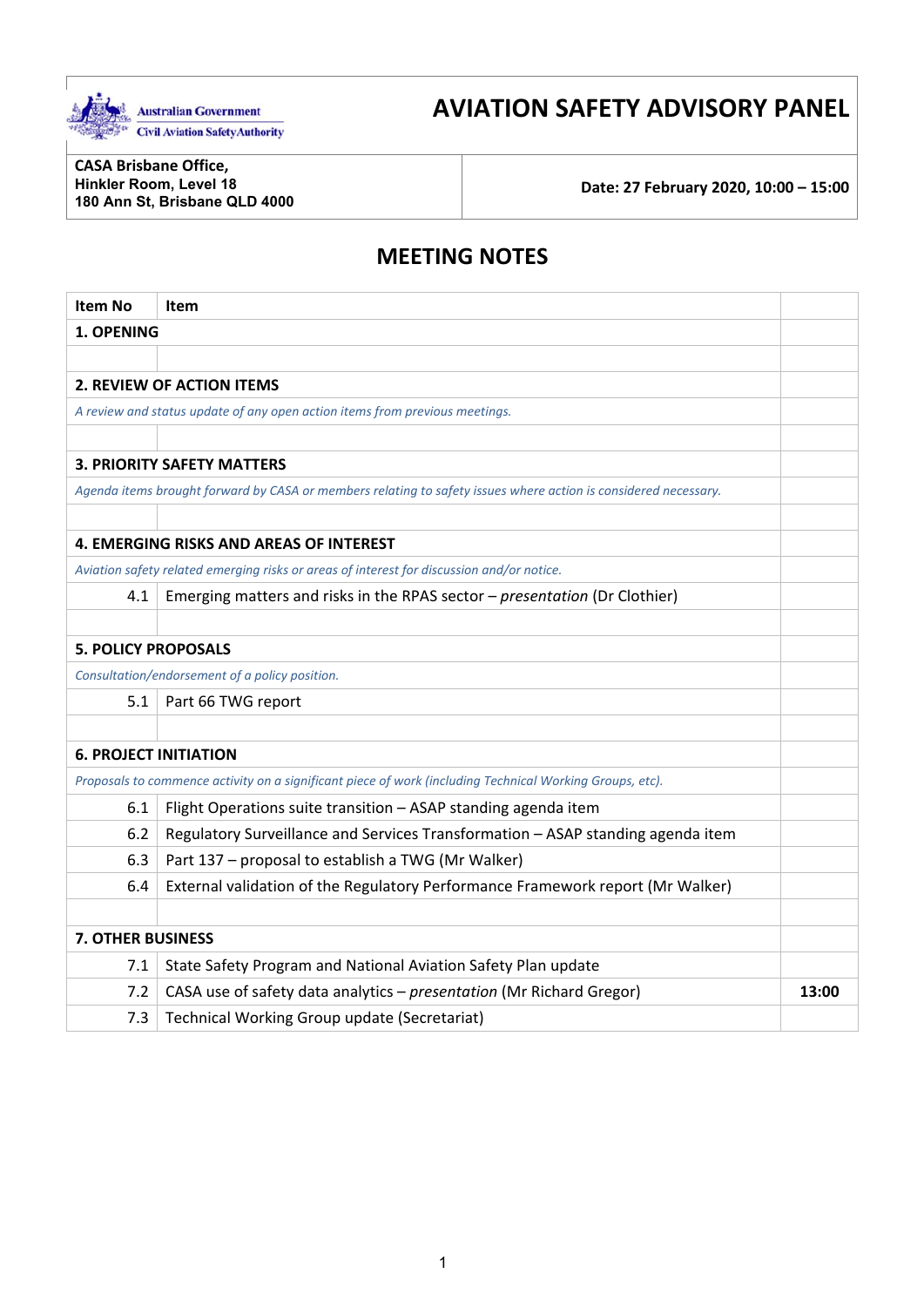#### **1. OPENING**

The Chair welcomed all Panel members to the first meeting of 2020. The Chair also welcomed to the meeting Ms Janet Quigley (Executive Director Aviation and Airports, Department of Infrastructure, Transport, Regional Development and Communications) who was attending the meeting as an observer.

Apologies have been received from Mr Graeme Crawford.

The Panel expressed their thanks to Mr Matthew Bouttell for his work and support he provided the Chair and ASAP as the ASAP Secretariat. Mr Bouttell had recently left the role and the Panel wished him well with his future endeavours.

## **2. REVIEW OF ACTION ITEMS**

Action items from the previous meeting were reviewed and are recorded at **Attachment 1** and, where appropriate, below.

#### **2017‐2/2 – In progress.**

Mr Walker advised that the matter of recognition of foreign simulator training can be an item managed by the Licensing and Flight Training TWG. The Chair noted that this TWG may move from the existing TWG concept due to the breadth of matters and sectors involved and could become a long-term reference group for the ASAP. The Panel agreed to place an update on the TWG as a standing agenda item and also requested CASA to provide a detailed briefing on the responses to the matters identified by the TWG.

Mr Walker also advised the Panel that, through the Regulatory Services and Surveillance Transformation (RSST), there is an intent to change internal operations procedures which will see CASA conduct initial desktop audits of MROs with subsequent on‐site visits for further auditing or surveillance if deemed necessary. The Panel strongly encouraged CASA to make the change in procedure.

#### **2018‐1/1 – In progress.**

 initiatives to assist the personnel shortage in aviation. These include, but are not limited to, a Ms Quigley informed the Panel that the Department was implementing a range of programs and program to promote women in aviation which involves a roadshow to universities and schools; and an increase in life-time Higher Education Loan Program (HELP) loan limit for aviation courses since 1 January 2020.

 determine the data on the number of active LAMEs. The Panel will maintain a watching brief on The Panel discussed how a shortage of interest in the aviation industry as a career option translated to a shortage of qualified aviation personnel in various roles, and also considered the feedback received from the general aviation sector which is experiencing difficulties sourcing LAMEs and Grade 1 Flight Instructors. It was noted that it is important for the Department to not rely solely on statistics on the number of Certificate IV holders or aeronautical engineers to this matter.

#### **2019‐1/5 – In progress.**

Mr Walker informed the Panel that there was no update with regards to establishing a Memorandum of Understanding with ASQA. He noted the recent events involving training and TAFE providers in Victoria has brought the matter into focus again and reconfirmed that CASA still has an appetite to engage with ASQA. The Chair raised that industry is experiencing issues in having funding linked to academic outcomes (as opposed to licensing outcomes) and noted that the Diploma of Aviation for Flight Instructors has moved further away from CASA licensing outcomes.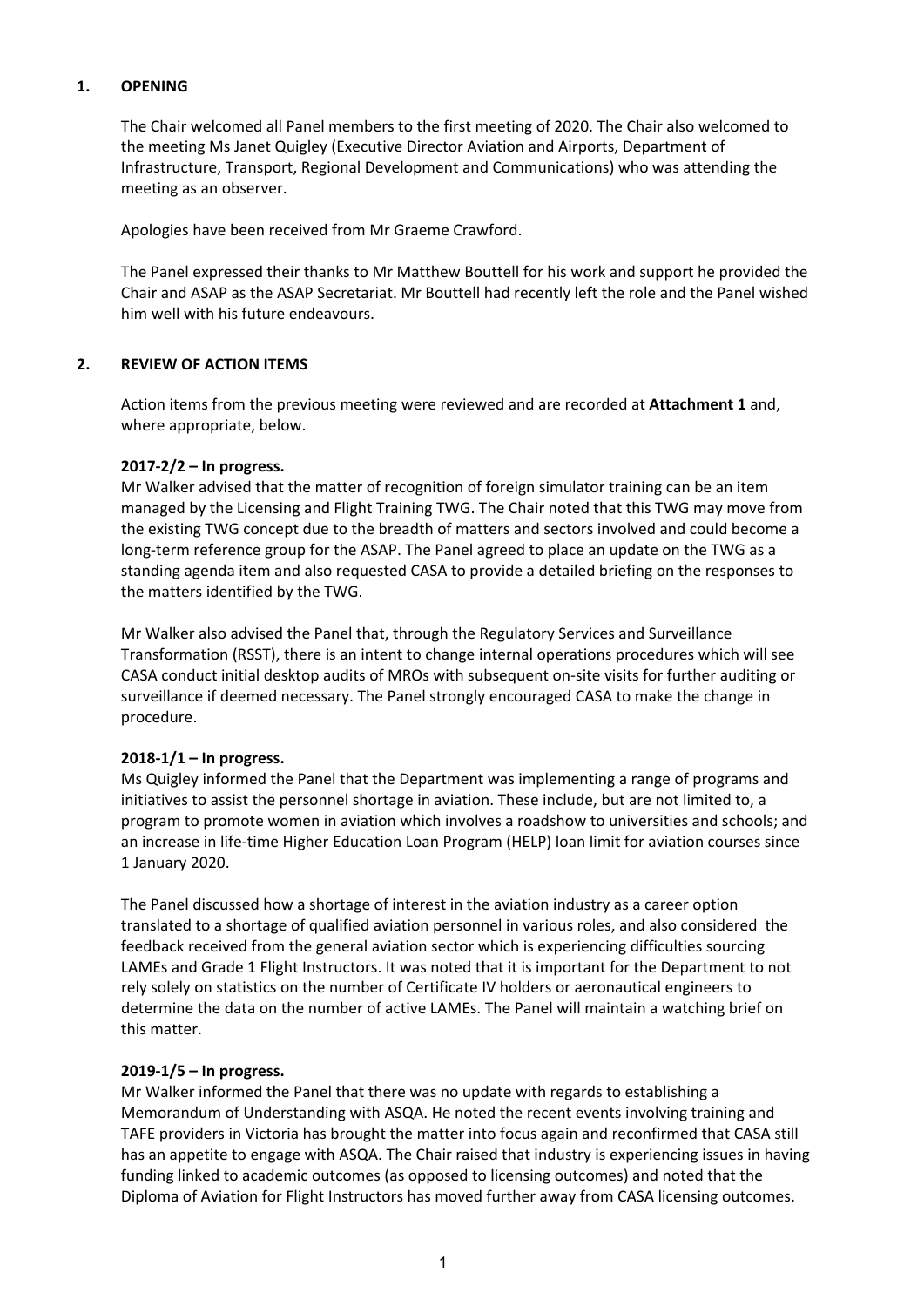Some members of the Panel advised that such a misalignment also exists for other licenses such as outcomes (which is linked to funding) and the licensing outcomes can result in non‐optimal the RePL and for LAMEs. One point noted was that a misalignment between the academic funding. Some Panel members are working on commencing dialogue with the broader industry to ascertain the issues to assist in determining what would be in the best interest for both industry and ASQA. The Panel discussed the possibility of the industry approaching relevant Ministers to assist with resolving the matter

 and licensing outcomes. Panel members were requested to provide a paper at the next meeting outlining some of the issues they aware of. As the matter involves cross ‐portfolio responsibilities, the Department is requested to consider how best to address the academic funding and the realignment of academic

## **2019‐4/1 – Closed.**

Dr Clothier provided a briefing on emerging matters and risks in the RPAS sector (agenda item 4.1)

## **2019‐4/2 – Closed.**

Mr Richard Gregor (CASA) gave a presented to the Panel on CASA's use of safety data analytics (agenda item 7.2)

## **3. PRIORITY SAFETY MATTERS**

## **3.1 Runway Nomination Crosswind Limit – Sydney Trial (Discussion)**

 delays across the eastern seaboard during single runway operations at Sydney which results in approach is required which looks at the pressure on the entire system and advised he will take it Mr Gissing informed the Panel that Qantas had provided a safety case to CASA which proposed to increase the crosswind limitation at Sydney Kingsford Smith International Airport from 20 knots to 25 knots which was subsequently rejected. The rationale for the proposal is due to the increase in significant increases in operational pressure for the entire air transport system, inclusive of flight crew, ground operations staff, and air traffic controllers. The Panel observed that operators have shown to operate safely at other airports with single runways and varying widths when the crosswind is greater than 20 knots. Mr Walker agreed that this matter is one where holistic further internally.

 The Panel requested Mr Gissing share the safety case paper out of session to enable the Panel to consider its position and then provide advice to the Director of Aviation Safety (DAS) on the matter.

| Action /       | The ASAP: \                                                                   |
|----------------|-------------------------------------------------------------------------------|
| Recommendation |                                                                               |
|                | (1) <b>Requests</b> Mr Gissing to share the safety case and proposal with the |
|                | Panel out of session for further consideration.                               |

## **4. EMERGING RISKS AND AREAS OF INTEREST**

## **4.1 Emerging matters and risks in the RPAS sector –** *presentation* **(Dr Clothier)**

 sectors of aviation. Mr Walker advised the Panel that CASA is approaching the matter strategically Dr Clothier gave a presentation to the Panel on the emerging matters and risks in the RPAS sector. He highlighted expected future operations of RPAS and added that the value of the sector to the economy is expected to overtake the value of traditional aviation. Dr Clothier noted that the RPAS sector has not been advised of CASA's views on the future of RPAS, particularly around the issues of unmanned traffic management (UTM). As ICAO has not set the regulatory framework for RPAS ,there is opportunity for Australia to establish its own regulatory framework which involves all but faces challenges as the technology in the sector quickly advances.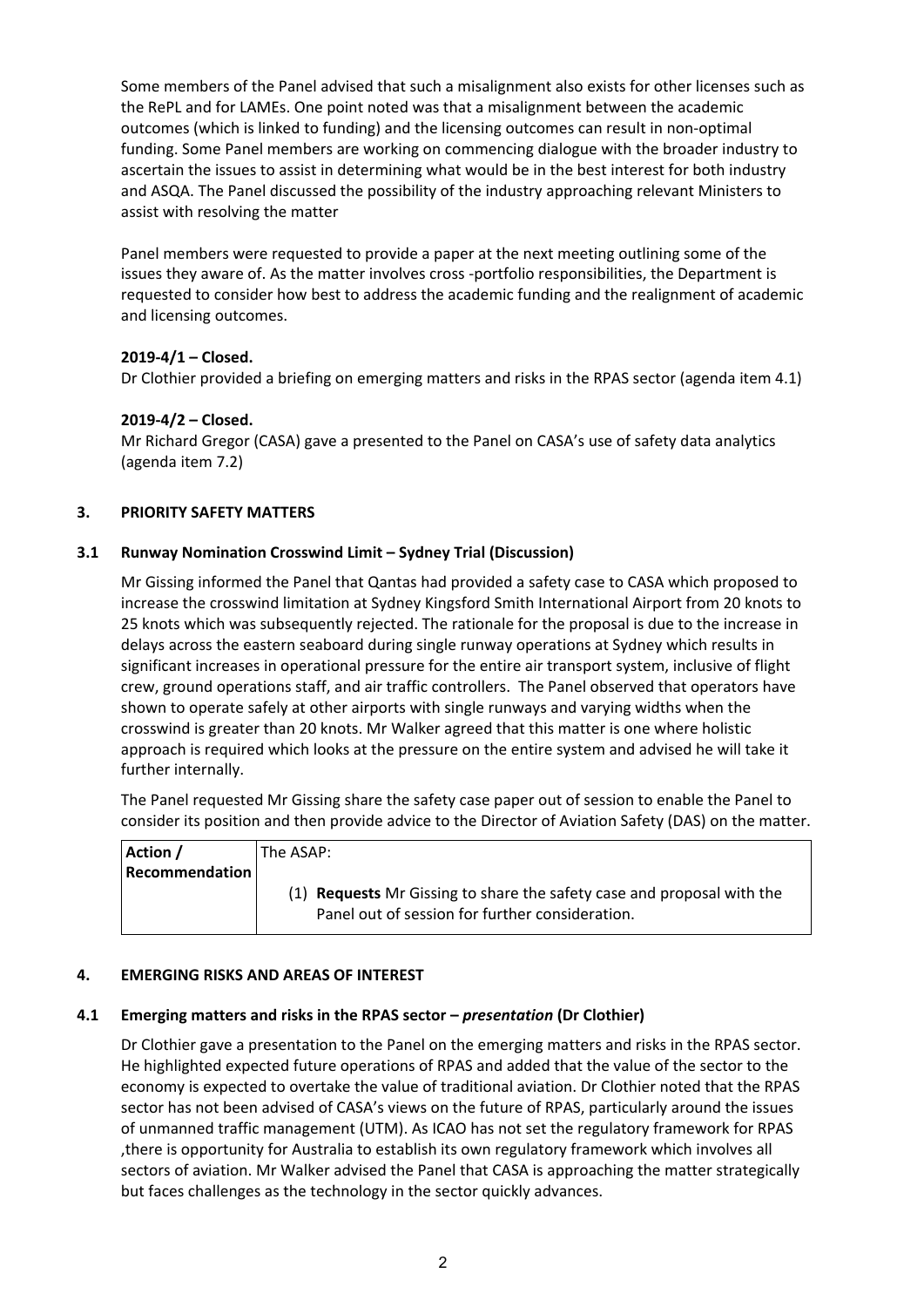The Panel discussed the possibility of providing the DAS with considered advice on the emerging matters of the regulatory and safety challenges associated with the integration of RPAS and traditional aviation. However, the Panel would like to see further information and recommendations from the sector to enable the Panel to provide such advice. The Panel requested Dr Clothier to present a paper which provides insight on these matters which would allow members to decide on the position and approach to adopt. The Panel is also seeking CASA's and the Department's positions on the subject and agreed to place 'emerging matters on the integration of RPAS and traditional aviation' as a standing agenda item.

Ms Quigley informed the Panel that there is a whole of government approach to the future regulatory framework of RPAS, and the Department has been directed to be the lead agency to look at the breadth of matters involved. She also noted that an issues paper has been developed for public release. The Panel looks forward to reading the paper when available.

| Action /       | The ASAP:                                                                                                                                                                                                                                                                    |  |
|----------------|------------------------------------------------------------------------------------------------------------------------------------------------------------------------------------------------------------------------------------------------------------------------------|--|
| Recommendation |                                                                                                                                                                                                                                                                              |  |
|                | (1) Requests Dr Clothier to present a paper which provides insight to the<br>regulatory and safety challenges associated with the integration of<br>RPAS and traditional aviation, and that also outlines the advice the<br>sector requires from the Panel on these matters. |  |
|                | <b>Requests</b> 'RPAS development and integration update' to be a standing<br>(2)<br>agenda item at future meetings.                                                                                                                                                         |  |

#### **5. POLICY PROPOSALS**

#### **5.1 Part 66 TWG Report**

 which is viewed as a license that can be built on. Mr Thompson, having previously been a member on the Part 66 TWG, briefed the Panel on the meeting of that TWG which occurred in Canberra on 29‐30 January 2020. He highlighted that one of the main issues that was discussed was the relationship between CASR Part 66 and vocational education, noting that the European Aviation Safety Agency (EASA) consulted with its general aviation sector and established the B3 license for unpressurised piston aircraft under 2700kg,

The Panel supported the Part 66 TWG report and its recommendations. The Chair will draft the Panel's formal advice to the DAS.

 appropriate for the Panel to consider establishing a Part 147 TWG which should include Mr Davis asked, given that a change in Part 66 will have an effect on Part 147, if it would be representatives with backgrounds in training from the Part 66 TWG. The Panel gave in‐principle support to establish a Part 147 TWG and requested Mr Davis and Mr Thompson discuss the scope of the TWG offline and to present the Panel with a proposal.

| Action /              | The ASAP:                                                                                                                                |
|-----------------------|------------------------------------------------------------------------------------------------------------------------------------------|
| <b>Recommendation</b> |                                                                                                                                          |
|                       | (1) Endorses the Part 66 TWG report and recommendations.                                                                                 |
|                       | <b>Requests</b> Mr Davis and Mr Thompson to discuss the scope of a Part<br>(2)<br>147 TWG offline and present the Panel with a proposal. |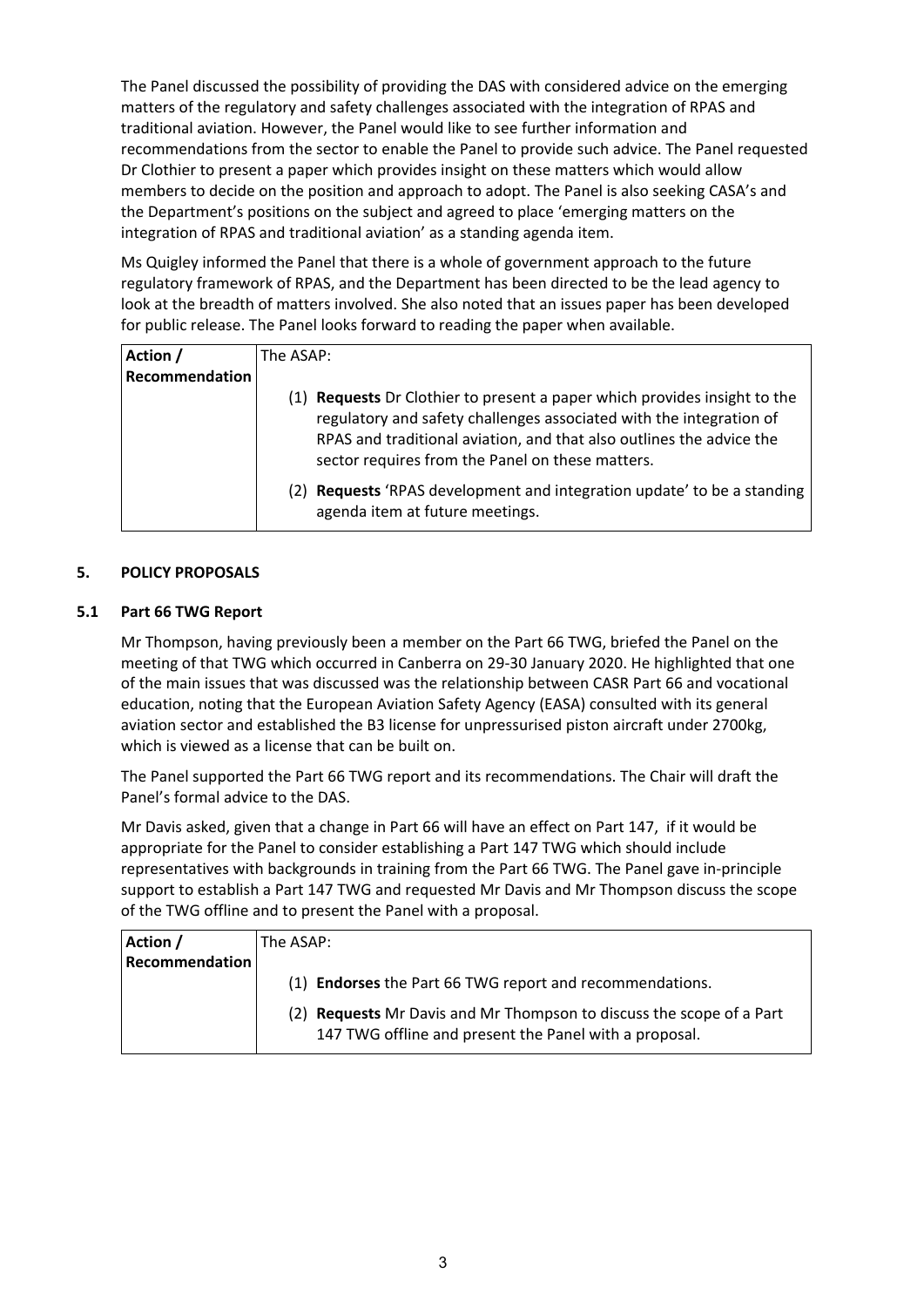#### **6. PROJECT INITIATION**

#### **6.1 Flight Operations Transition (ASAP Standing Agenda Item)**

Mr Walker informed the Panel of the DAS's decision to change the commencement date of the flight operations regulations to 2 December 2021, This forms part of CASA's commitment to ASAP to ensure that industry is afforded 12 months to prepare for implementation.

 The Chair raised the outcomes of the Part 138 MOS TWG teleconference and noted that most of of the MOS, with some raising concern about CASA's engagement efforts. The Chair informed the TWG members who attended contacted him separately to discuss their views of the current status Panel that CASA agreed to meet with the Part 138 TWG prior to public consultation to work through the specific issues that were raised.

The Panel discussed the progress of the Part 121 MOS with the Chair raising that there was discontent amongst the TWG with its slow progress and the lack of engagement. Some Panel members raised concerns of a significant delay with the development and finalisation of the MOS and informed the Panel that they are willing to provide resources into the TWG to assist with progressing the MOS' development. The Panel noted the various areas of industry who have expressed their interest in being engaged to assist CASA further with the various MOS developments. The Panel also discussed the possibility for industry to be given the opportunity to opt in early, as has been done for the implementation of CASR Part 139.

 The Panel will provide the advice to the DAS that industry is willing and able to assist and commit the resources in the process of the development of the MOS.

#### **6.2 Regulatory Services and Surveillance Transformation (RSST) (ASAP Standing Agenda Item)**

 involves the co‐design workshops with staff who will commence the transition process from the the importance of communicating the transformation to industry. Mr Walker provided an update to the Panel on the Regulatory Services and Surveillance Transformation (RSST) program. He informed the Panel that the program was in Phase Two which middle of 2020. Mr Walker advised the Panel that the communication strategy was still being considered internally, but targeted external engagement had commenced. The Panel emphasised

#### **6.3 Part 137 – Proposal to establish a TWG**

Mr Walker presented the paper proposing to establish a TWG for Part 137. The Panel agreed to establish the TWG and discussed the options for the TWG membership.

| Action /       | l The ASAP: l                                                        |
|----------------|----------------------------------------------------------------------|
| Recommendation |                                                                      |
|                | (1) Agrees to establish a Technical Working Group for Part 137, with |
|                | nominations to be provide to the Chair.                              |

#### **6.4 External validation of the Regulatory Performance Framework report**

Mr Walker advised the Panel that as a Commonwealth agency, CASA is required to conduct a self‐ evaluation of its regulatory performance and this report requires an external validation before it is submitted to government. It had been suggested that the ASAP could be the appropriate body to provide this external validation. The Chair confirmed that this task is a possibility under the ASAP Terms of Reference.

 The Panel requested CASA circulate the draft Regulatory Performance Framework report out of session for members to review. The Panel will subsequently decide whether to accept the task of conducting the external validation.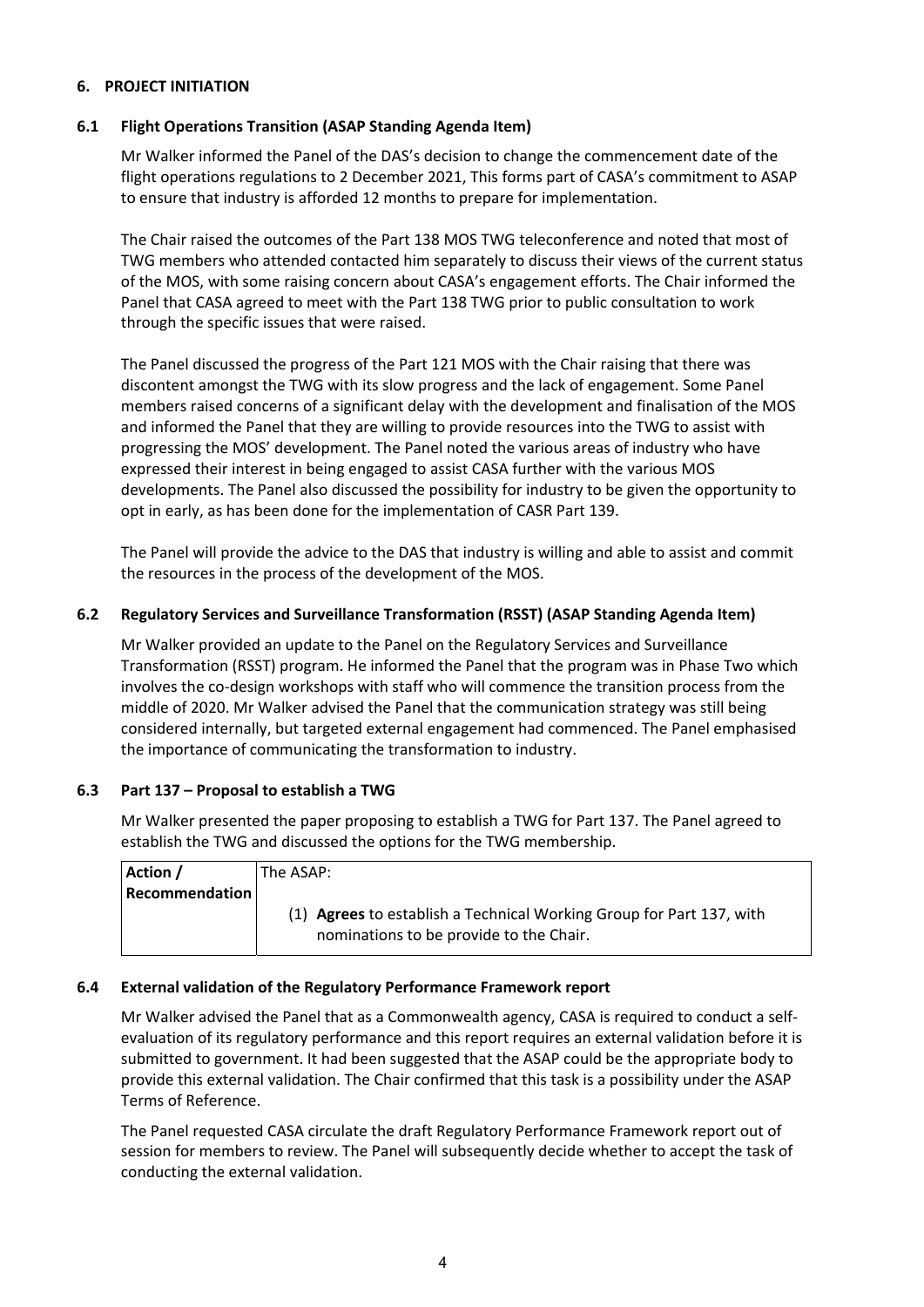| Action /       | The ASAP:                                                                                                                                                                                                                 |  |
|----------------|---------------------------------------------------------------------------------------------------------------------------------------------------------------------------------------------------------------------------|--|
| Recommendation |                                                                                                                                                                                                                           |  |
|                | (1) Requests CASA to circulate the draft Regulatory Performance<br>Framework report out of session to review in order for Panel<br>members to decide whether to accept the task of conducting the<br>external validation. |  |

## **7. OTHER BUSINESS**

#### **7.1 State Safety Program and National Aviation Safety Plan update**

The Panel noted that paper and thanked the CASA Safety Systems team for the update.

#### **7.2 CASA use of safety data analytics –** *presentation*

Mr Richard Gregor (CASA) gave a presentation to the Panel on CASA's use of safety data analytics.

#### **7.3 Technical Working Group update**

 operations are within the scope of the analysis. CASA will share the report with the Panel prior to teleconference when provided with the report. Mr Walker updated the Panel on the Part 135 seat‐break independent review. While the consultancy had experienced delays, the final report is still scheduled to be provided to CASA by the end of March and will provide information rather than a recommendation to inform the DAS. The consultancy has consulted directly with the Part 135 TWG as well as other operators whose any public release for members to consider. The Panel requested a meeting in‐session via

 Mr Di Toro provided an update on TWG activities since the last meeting. In addition to the TWG updates already provided to the Panel, the Night Vision Imaging System (NVIS) TWG will meet in Brisbane on 10 March and the Charter Maintenance TWG is expected to meet at the end of March once CASA has completed analysing the responses to the public consultation. After this meeting, the Charter Maintenance TWG will provide their advice to ASAP on the proposed policy.

| Action /       | The ASAP:                                                                                                                |  |
|----------------|--------------------------------------------------------------------------------------------------------------------------|--|
| Recommendation |                                                                                                                          |  |
|                | <b>Requests</b> to meet in-session via teleconference when given the Part<br>135 seat-break independent analysis report. |  |
|                | (2) Notes the update on the technical working group activities.                                                          |  |

Patrick Murray Chair May 2020